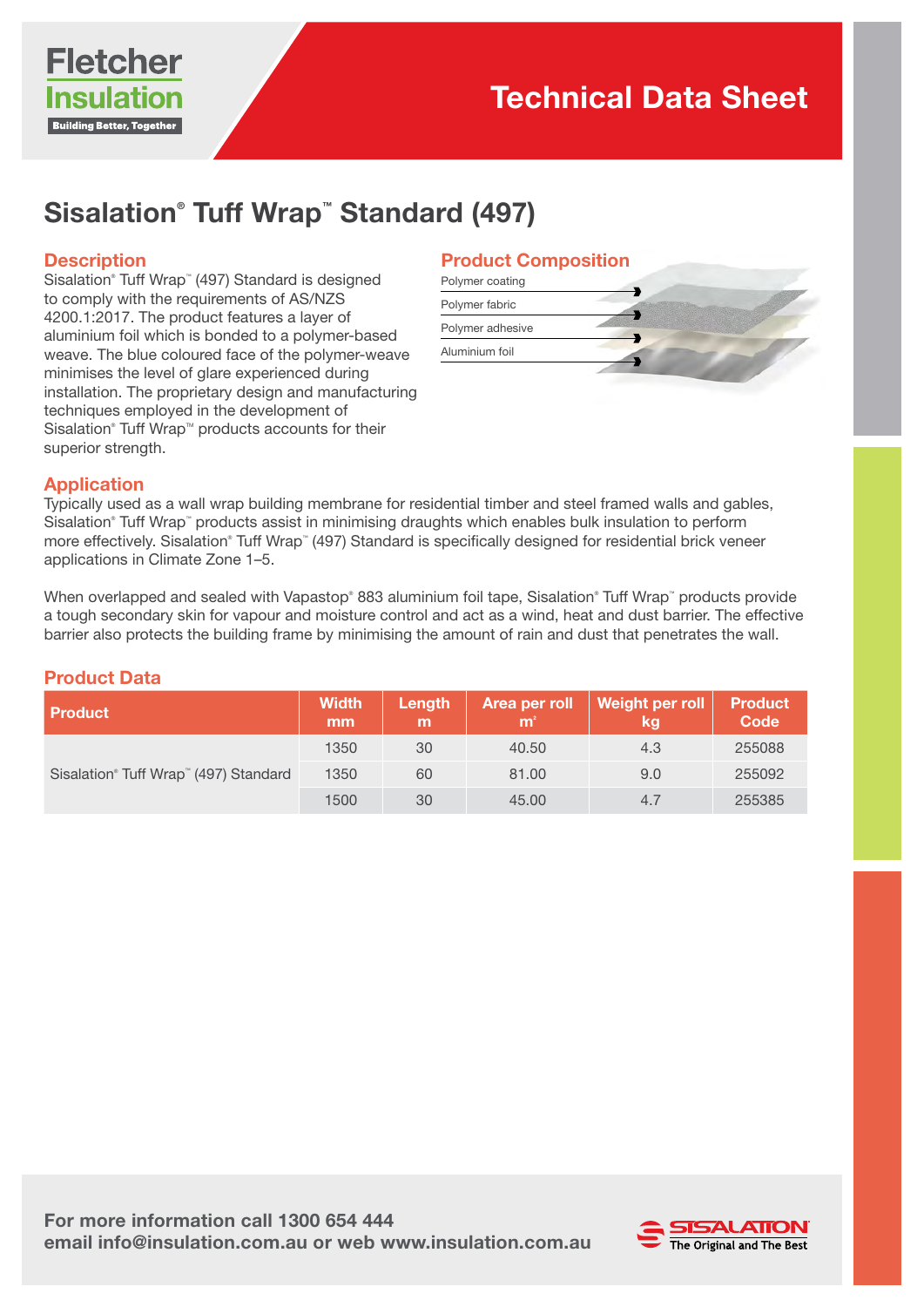## Physical Properties

| <b>Property</b>                |                 | <b>Test Method/</b><br><b>Classification</b> | <b>Test Result</b>             | <b>Unit</b>  |
|--------------------------------|-----------------|----------------------------------------------|--------------------------------|--------------|
| Duty Classification            |                 | AS4200: 2017 Table 1                         | Medium Duty                    |              |
| Edge Tear                      | Machine         | TAPPI T470                                   | $\geq 65$                      | $\mathsf{N}$ |
|                                | Lateral         |                                              | $\geq 65$                      | $\mathsf{N}$ |
| <b>Tensile Strength</b>        | Machine         | AS 1301,448s                                 | $\geq 9.5$                     | kN/m         |
|                                | Lateral         |                                              | $\geq 6.0$                     | kN/m         |
| Vapour Control                 |                 | <b>ASTM E96</b>                              | Class 2 vapour barrier         |              |
| <b>Water Control</b>           |                 | AS/NZS 4201.4                                | <b>Water Barrier</b>           |              |
| Emittance                      | Anti-glare face | AS/NZS 4201.5                                | IR Non-Reflective (0.9)        |              |
|                                | Silver side     |                                              | IR Non-Reflective (0.03)       |              |
| Resistance to Dry Delamination |                 | AS/NZS 4201.1.                               | <b>PASS</b>                    |              |
| Resistance to Wet Delamination |                 | AS/NZS 4201.2.                               | <b>PASS</b>                    |              |
| Shrinkage                      |                 | AS/NZS 4201.3.                               | $\leq 0.5\%$                   |              |
| <b>Electrically Conductive</b> |                 | <b>AS/NZS 3100</b>                           | <b>Electrically Conductive</b> |              |
| <b>Nominal Thickness</b>       |                 |                                              | < 1.0                          | mm           |

## Fire Hazard Properties

Sisalation® Tuff Wrap™ (497) Standard exhibits the following characteristics when tested in accordance with the following standards:

| <b>Property</b>                | Test Method/Standard       | <b>Result</b>  |
|--------------------------------|----------------------------|----------------|
| Flammability Index (AS 1530.2) | AS/NZS 1530.2:1993 (R2016) | $\leq 5$ (Low) |

### **Compliance**

Sisalation® Tuff Wrap™ products comply with the National Construction Code (NCC) for sarking type materials and satisfy the following requirements:

- AS/NZS4200.1: 2017 for 'Pliable Building Membranes' Deemed to Satisfy Standard, recognised by NCC Volumes 1 and 2.
- NCC 2019 Volume 1 Non-Combustible building elements C1.9(e) (vi) Sarking-type materials that do not
- exceed 1mm in thickness and have a Flammability Index not greater than 5.
- NCC 2019 Volume 2 General Concession Non-Combustible Materials 3.7.1.1 (f) Sarking-type materials that do not exceed 1mm in thickness and have a Flammability Index not greater than 5.
- Suitable for use in bushfire areas with a Bushfire Attack Level (BAL) Low–FZ in accordance with
- AS 3959:2018.

#### Environmental Properties

Fletcher Insulation avoids the use of Ozone Depleting Potential (ODP) substances in the manufacture or composition of its FBS-1 Glasswool Bio-Soluble Insulation® and Sisalation® reflective foil products.

The use of Sisalation® pliable building membranes guarantees the use of zero ODP insulation while also ensuring that no harmful levels of Volatile Organic Compounds (VOC's) are released. This allows the incorporation of environmentally preferable insulation whilst also maintaining indoor air quality.